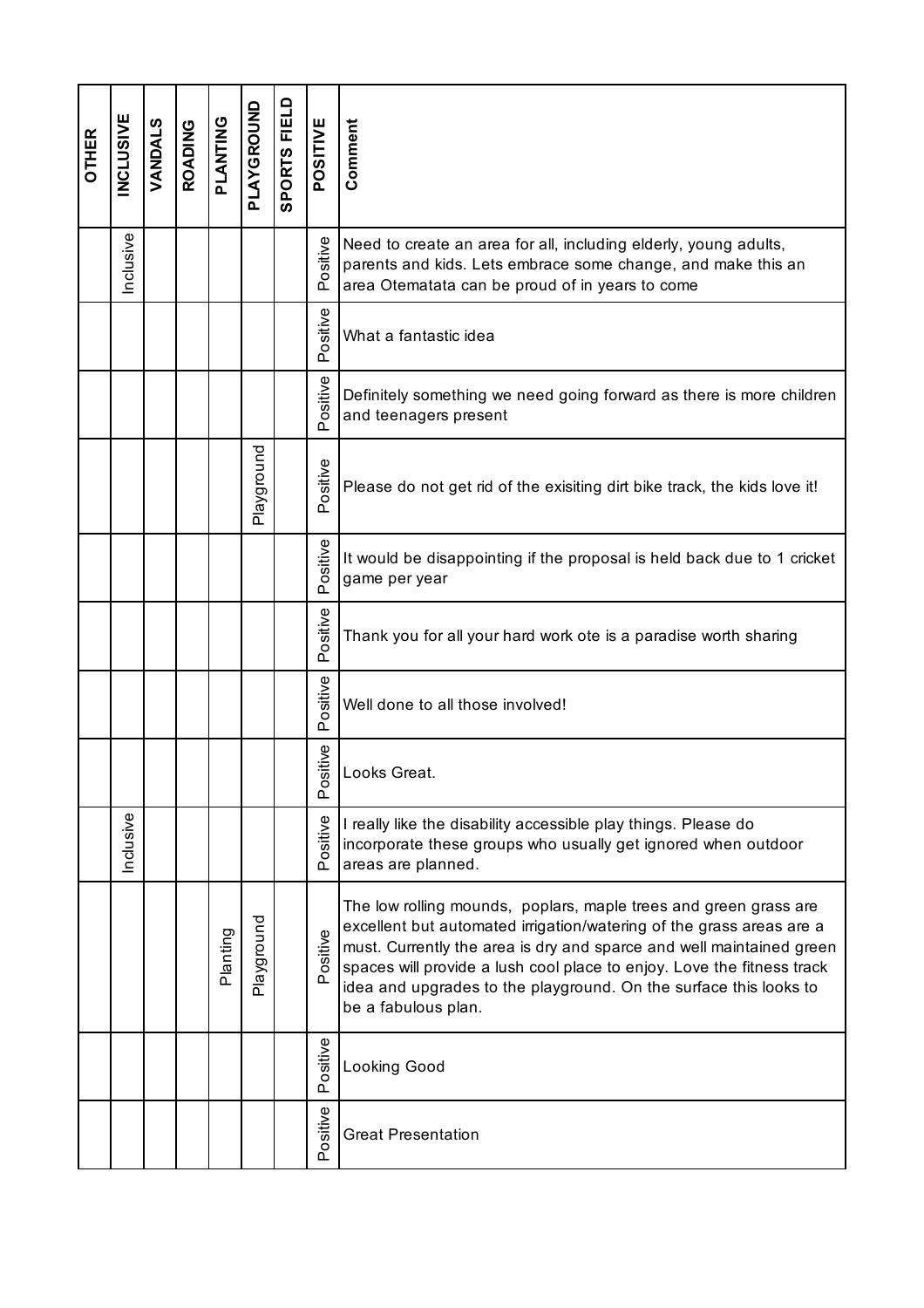| Development |           |  |          |            |                 | Positive     | Awesome plans and concept. Could do with cafes and restaurants.                                                                                                                                                                                                                                                                                                                                                                                                                                                                 |
|-------------|-----------|--|----------|------------|-----------------|--------------|---------------------------------------------------------------------------------------------------------------------------------------------------------------------------------------------------------------------------------------------------------------------------------------------------------------------------------------------------------------------------------------------------------------------------------------------------------------------------------------------------------------------------------|
|             |           |  |          |            |                 | Positive     | Sounds Good                                                                                                                                                                                                                                                                                                                                                                                                                                                                                                                     |
|             |           |  | Planting |            |                 | Positive     | Only thought i have are Poplars the correct tree and maybe reduce<br>the number proposed. Other than the BBQ all looks very good.                                                                                                                                                                                                                                                                                                                                                                                               |
|             |           |  |          |            |                 | Positive     | Looks great and will make the town area appeal to people travelling<br>through                                                                                                                                                                                                                                                                                                                                                                                                                                                  |
|             |           |  |          |            |                 | Positive     | love it                                                                                                                                                                                                                                                                                                                                                                                                                                                                                                                         |
|             | Inclusive |  | Planting |            |                 | Positive     | I think it all looks fabulous. I think the maple and poplar plantings will<br>look fabulous in autumn; I like the playground and fitness<br>equioment, including that it is inclusive; and I love the idea of gravel<br>and boulders alongside tussock mounds. Well done to all those<br>involved in getting the plans to this stage. Thank you.                                                                                                                                                                                |
|             | nclusive  |  |          |            |                 | Positive     | The concept plan is very good, consideration has been given to<br>families and youth but can more be done for those who are more<br>restricted because of age?                                                                                                                                                                                                                                                                                                                                                                  |
|             |           |  |          | Playground | Field<br>Sports | Positive     | Children park is great and upgrading the front area of the would be<br>great however the main green area in the park should be left as is                                                                                                                                                                                                                                                                                                                                                                                       |
|             |           |  |          |            |                 | tive<br>Posi | Crack on it with it - well done ! How about more linking to the<br>Wetlands circuits ??                                                                                                                                                                                                                                                                                                                                                                                                                                         |
|             |           |  |          | Playground |                 | Positive     | I think that the plans look great. I really hope the mound or dirt in<br>the playground stays as I see so many kids enjoying it. It's one of<br>those simple things in life that so many kids don't get to experience,<br>especially if they live in town. Our local primary school has one,<br>which is a surplus stockpile at the far edge of the grounds. There's<br>always kids playing on it! A concern would be that with all the<br>mounds & tree planting, that places to hide for the wrong reasons<br>may be created. |
|             | Inclusive |  |          |            |                 | Positive     | Beautiful, reflects the landscape is inclusive and practical.<br>Something for everyone.                                                                                                                                                                                                                                                                                                                                                                                                                                        |
|             |           |  |          |            |                 | Positive     | Looks terrific                                                                                                                                                                                                                                                                                                                                                                                                                                                                                                                  |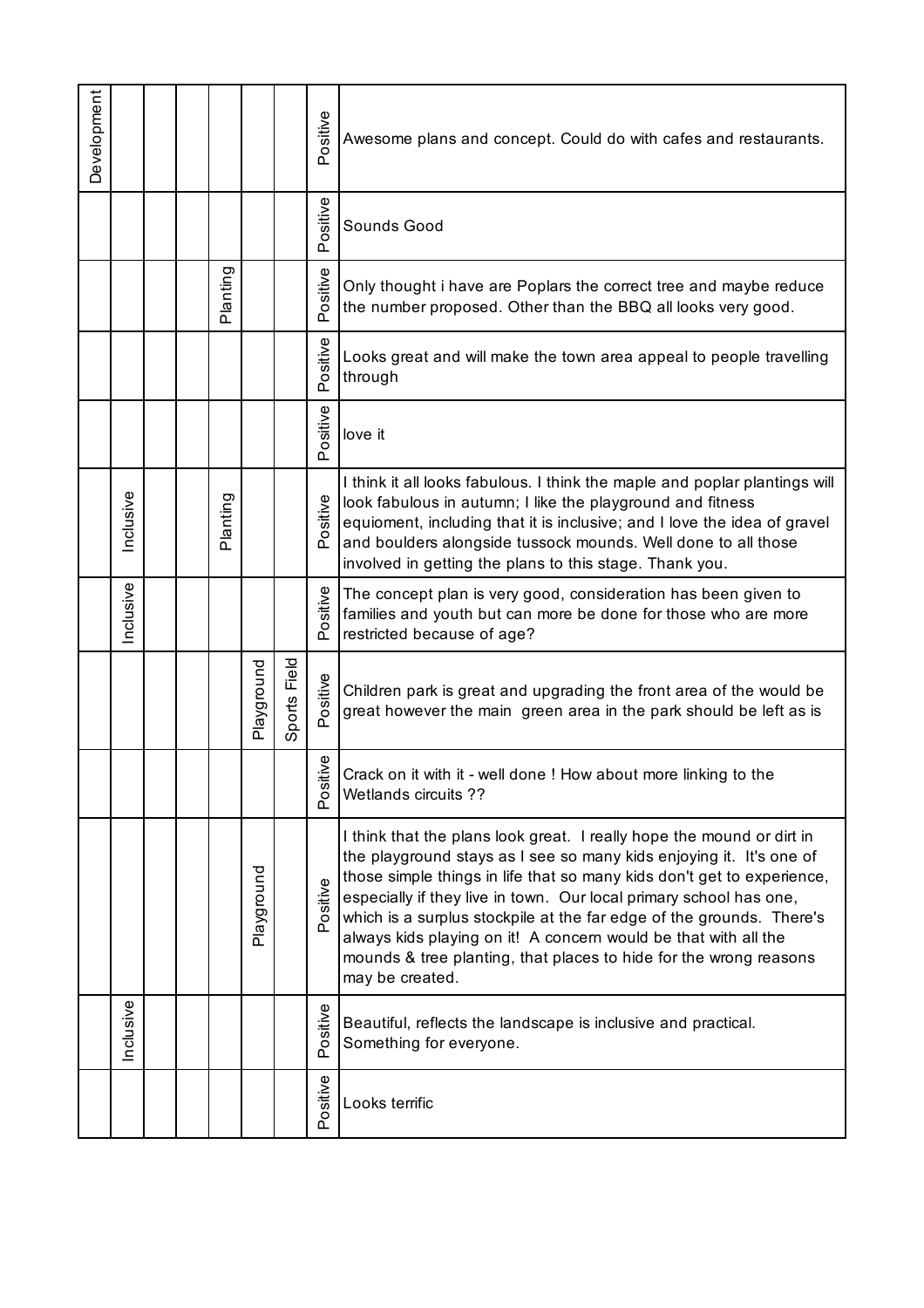|              |         |         |                         |            | Field<br>Sports <b>F</b> | Positive | Although the plans look good at this stage . I feel the sports fields<br>are going to be taken over and pushed out of the way. We have<br>had rugby games, cricket games and touch rugby games there<br>recently are these areas safe?                                                                                                                                                                                                                                                                                                                                                                                     |
|--------------|---------|---------|-------------------------|------------|--------------------------|----------|----------------------------------------------------------------------------------------------------------------------------------------------------------------------------------------------------------------------------------------------------------------------------------------------------------------------------------------------------------------------------------------------------------------------------------------------------------------------------------------------------------------------------------------------------------------------------------------------------------------------------|
|              |         |         | Planting                | Playground |                          | Positive | I like the planting and the mounds. I think this will improve otematata<br>and the kids deserve a great place to play and the seating will be<br>excellent when watching grandkids                                                                                                                                                                                                                                                                                                                                                                                                                                         |
| Dogs         |         |         | planting                |            |                          | Positive | I think the concept looks great and should be relatively low<br>maintenance. My only thoughts are making that native plants are<br>predominately used and to consider that the new 'mounds'<br>(especially around playground) will be attractive to kids and younger<br>people to ride over. Placement of these should be considered. Also<br>what about a small permanent dog water bowl and a dog doo bag<br>station. Thanks!                                                                                                                                                                                            |
|              |         |         |                         |            |                          | Positive | At last a constructive idea for a township that has been overlooked<br>for years. An exciting concept which needs all our support and<br>backing                                                                                                                                                                                                                                                                                                                                                                                                                                                                           |
| <b>II</b> eH |         |         |                         |            |                          | Positive | I love the plan. Would like to see the area outside the hall being a<br>recreational space instead of the driveway. Maybe this goes around<br>the back of the hall and utilities the parking but upgraded.                                                                                                                                                                                                                                                                                                                                                                                                                 |
|              |         |         | planting                |            |                          | Positive | Love it looks fantastic, not sure on poplar trees as a good choice                                                                                                                                                                                                                                                                                                                                                                                                                                                                                                                                                         |
|              | Vandals |         | Plantings               |            | Field<br>Sports          | Positive | I think that some of the plan encroaches too much on the sports<br>field. I also think that some of the equipment is going to be<br>vandalised and wrecked. Nice idea but that's what happens here.<br>Also as a business owner the mounds etc are cutting us off visually<br>from passing traffic.                                                                                                                                                                                                                                                                                                                        |
|              |         |         | inting<br>$\frac{a}{b}$ |            |                          | Positive | ove it but not keen on popler trees they are a weed in out town                                                                                                                                                                                                                                                                                                                                                                                                                                                                                                                                                            |
|              |         |         |                         |            | Field<br>Sports I        | Positive | I reall like the concept but do worry about losing the sports ground                                                                                                                                                                                                                                                                                                                                                                                                                                                                                                                                                       |
| golf         |         | Roading |                         | Playground | Field<br>Sports          | Positive | I like the plans to develop the park and sports fiels. With 6<br>grandchildren 6 to 8 I would like to see the playground developed. I<br>am not in favour of 2 rugby fields and think they can still play cricket<br>on a smaller than usual field. It's not like the black caps will be<br>playing and there is quite a difference in field sizes in NZ and<br>Australia. Would like to see the speed reduced on the highway, Put<br>the main highway crossing where the gate from the field is and then<br>put a formed path to the alps to ocean bike track and the hotel, not<br>of course on the golf course. Cheers. |
|              |         |         |                         |            |                          | Positive | It will be a fantastic enhancement to                                                                                                                                                                                                                                                                                                                                                                                                                                                                                                                                                                                      |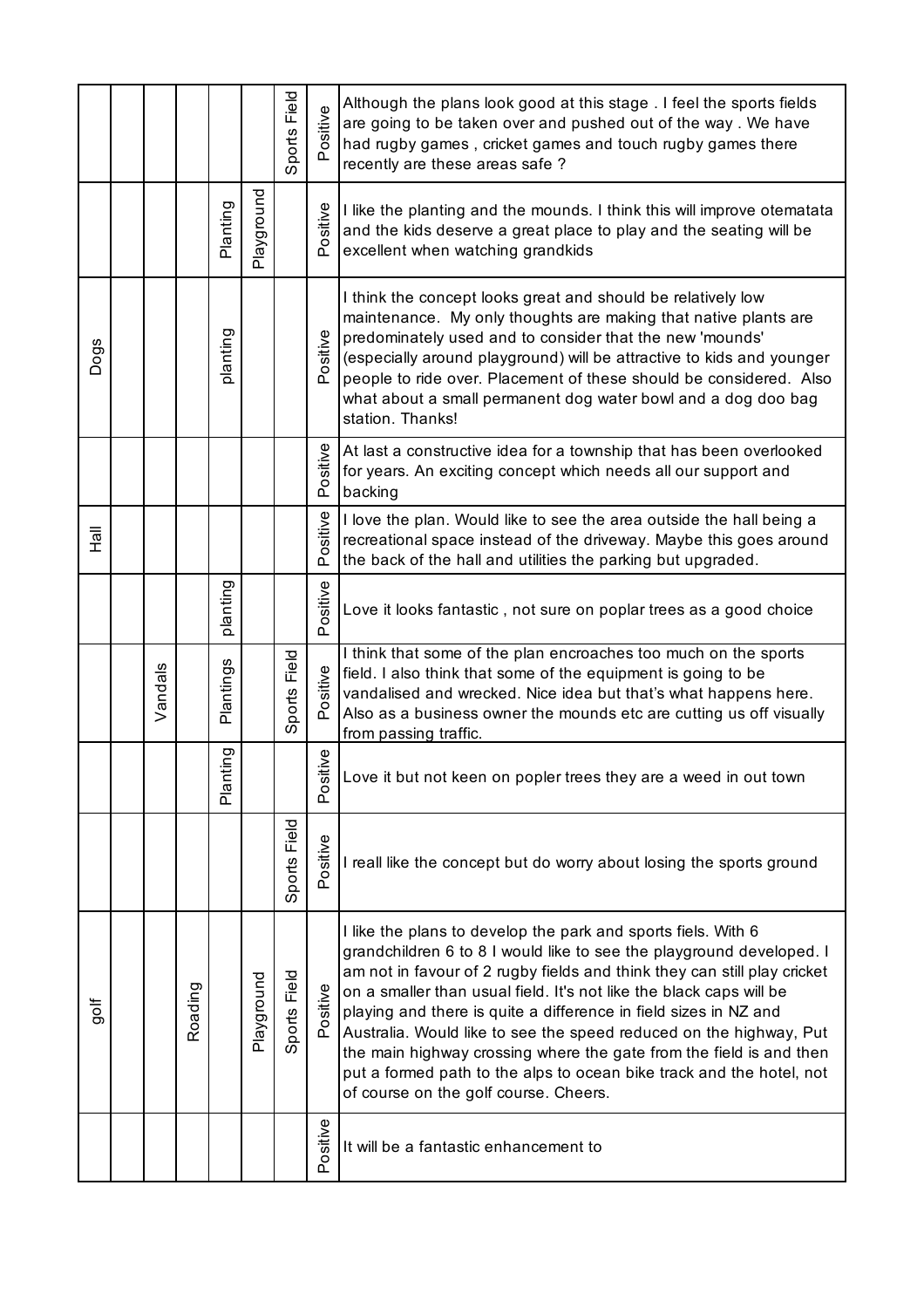| sculpture       | nclusive |  |           | Playground |                              | Positive     | Really impressed with the plans. Would like to ensure there's full<br>inclusivity fir disabled users especially in the playground area. I<br>imagine a consultant is involved with this? Also, would like to<br>suggest some kind of sculpture/art commission to reflect the area.<br>There appears to be a lot of funding from government for this type of<br>thing right now. The project even lends itself to a sculpture trail. A<br>permanent outdoor art exhibition. Could really put Otematata on the<br>map. With a central artwork could also serve as a kind of signature<br>for the town. A focal point. |
|-----------------|----------|--|-----------|------------|------------------------------|--------------|---------------------------------------------------------------------------------------------------------------------------------------------------------------------------------------------------------------------------------------------------------------------------------------------------------------------------------------------------------------------------------------------------------------------------------------------------------------------------------------------------------------------------------------------------------------------------------------------------------------------|
|                 |          |  |           |            |                              | Positive     | Great                                                                                                                                                                                                                                                                                                                                                                                                                                                                                                                                                                                                               |
|                 |          |  |           |            |                              | ositive<br>൨ | An exciting proposal                                                                                                                                                                                                                                                                                                                                                                                                                                                                                                                                                                                                |
|                 |          |  |           |            |                              | Positive     | looks great                                                                                                                                                                                                                                                                                                                                                                                                                                                                                                                                                                                                         |
|                 |          |  |           |            |                              | Positive     | Thanks for a great presentation                                                                                                                                                                                                                                                                                                                                                                                                                                                                                                                                                                                     |
| development     |          |  |           |            |                              | ositive      | May provide the Catalyst for somebody to open a cafe serving<br>breakfasts and lunches                                                                                                                                                                                                                                                                                                                                                                                                                                                                                                                              |
| Golf<br>SC<br>≏ |          |  |           |            | ss Track<br>Φ<br>山<br>三<br>上 | ositive<br>൨ | Think it looks fabulous! Would love to see an inclusion of a Disc golf<br>course as these prove to be very popular in other smal towns eg<br>Twizel Tekapo. Personally don't think the fitness gear is good idea.<br>Lots of parks in Timaru have it and you never see people on the<br>gear - there is a gym in the Ote hall if people want gym gear. They<br>end up just having kids play on them and deteriorating out in the<br>elements                                                                                                                                                                        |
|                 |          |  | planting  |            |                              | Positive     | Happy with the proposal but don't want to see poplar trees planted<br>would prefer natives                                                                                                                                                                                                                                                                                                                                                                                                                                                                                                                          |
|                 |          |  |           |            |                              | Positive     | It looks amazing and will be great                                                                                                                                                                                                                                                                                                                                                                                                                                                                                                                                                                                  |
| Maintenance     |          |  | Plantings |            | ports Field<br>$\omega$      | Positive     | I like the enhancements proposed but would like the original playing<br>field left alone and work plantings etc around it. How well will this<br>proposal be maintained?                                                                                                                                                                                                                                                                                                                                                                                                                                            |
| Maintenance     |          |  |           |            |                              | Positive     | A wonderful concept so long as maintenance of the areas is kept up<br>to date                                                                                                                                                                                                                                                                                                                                                                                                                                                                                                                                       |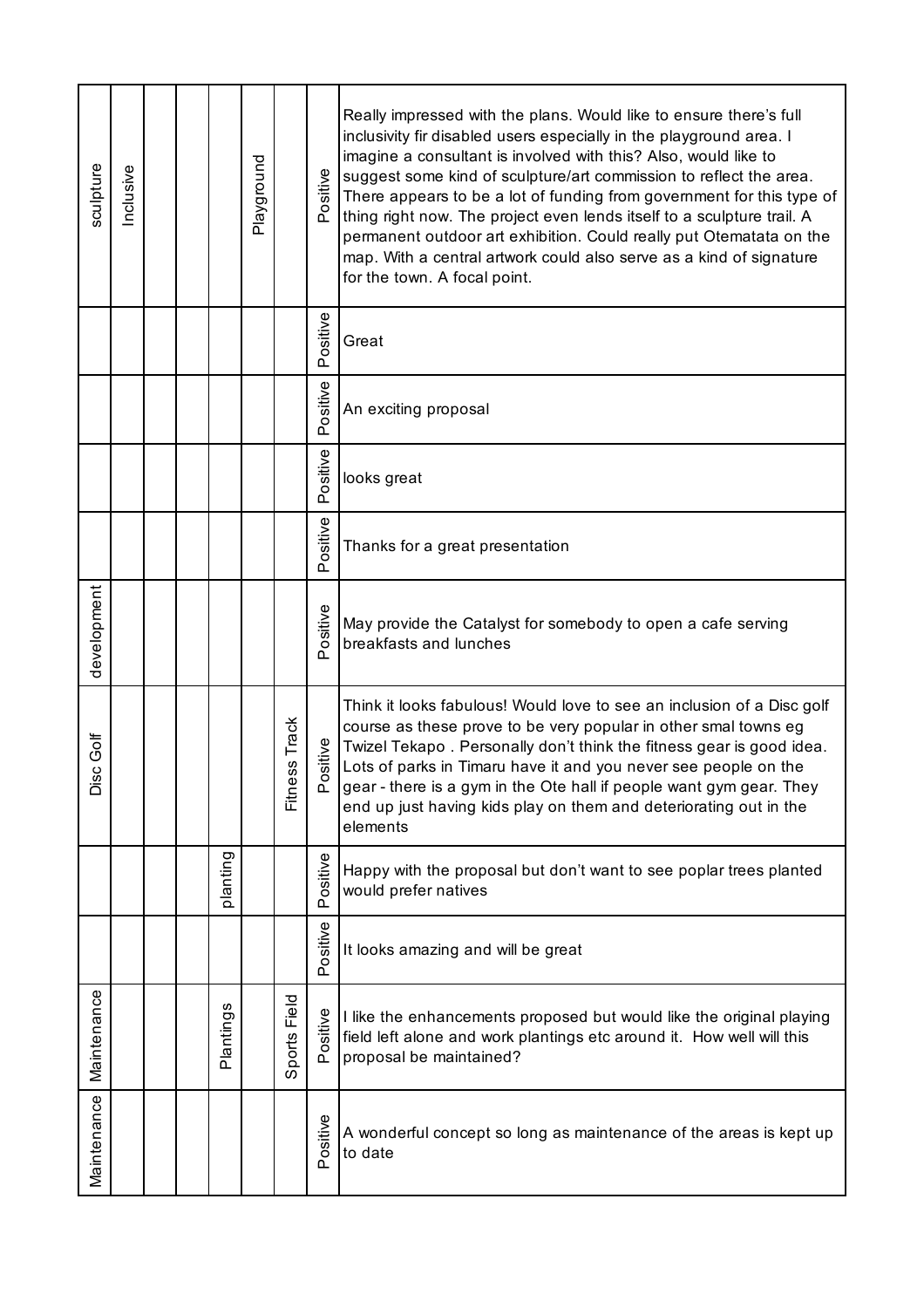|  |  |           | Playground     | Sports Fields         | Positive    | I do like the proposed plan BUT we do need to keep the future of<br>Otematata in the front line, if we do get bigger we may one day get<br>sports back In to the village, to lose the grounds for something that<br>resembles Queenstown we will forever be regretting the decisions<br>made, there is a lot of time and money to make it look like the plan<br>when we could use that money on upgrading other things, Don't ask<br>me what they may be but I'm Shaw there is lots that could do with a<br>tidy up, YES I do think we need an upgrade of the playground for<br>the kids to enjoy there days here but keep it to the top end where<br>the playground is, make your hill mounds, put in the BBQs, I<br>personally was trying to get that done years ago but not a<br>happening thing as to much admin was involved and been a young<br>person with an idea at the time probably wasn't looked upon that<br>positively, the dirt tracks wouldn't have been there if it wasn't for<br>some of us younger persons in the town, I personally spent pretty<br>much a howl day on a digger moving dirt that others had put there<br>before me to try and make it in to a useable friendly dirt track to be<br>enjoyed boy others and I see lots off ppl using it, yes it has<br>deteriorated over time but I couldn't afford the hire of the digger to<br>tidy it up again, I would do it in a heartbeat, also the concrete that<br>was placed there, all done voluntarily by myself and others but<br>unfortunately never was allowed to be finished as council came in to<br>play and health n safety was bought in, again if we were left to finish<br>it off the way we had planned it it would be much better than the half<br>finished project it is, sorry to rant on but I'm all about the kids and<br>there adventures in the playground area, but for the spots field if we<br>get rid of it it will never come back, get a pavilion back up and<br>running, that will encourage more out of town teams to play in our<br>awesome little town, I hope to se change but in a good and |
|--|--|-----------|----------------|-----------------------|-------------|---------------------------------------------------------------------------------------------------------------------------------------------------------------------------------------------------------------------------------------------------------------------------------------------------------------------------------------------------------------------------------------------------------------------------------------------------------------------------------------------------------------------------------------------------------------------------------------------------------------------------------------------------------------------------------------------------------------------------------------------------------------------------------------------------------------------------------------------------------------------------------------------------------------------------------------------------------------------------------------------------------------------------------------------------------------------------------------------------------------------------------------------------------------------------------------------------------------------------------------------------------------------------------------------------------------------------------------------------------------------------------------------------------------------------------------------------------------------------------------------------------------------------------------------------------------------------------------------------------------------------------------------------------------------------------------------------------------------------------------------------------------------------------------------------------------------------------------------------------------------------------------------------------------------------------------------------------------------------------------------------------------------------------------------------------------------------------------------------------|
|  |  |           |                |                       |             | effective way that keeps us all moving forward but thinking of the<br>future, Happy to talk any time, Cheers Hayden Dry                                                                                                                                                                                                                                                                                                                                                                                                                                                                                                                                                                                                                                                                                                                                                                                                                                                                                                                                                                                                                                                                                                                                                                                                                                                                                                                                                                                                                                                                                                                                                                                                                                                                                                                                                                                                                                                                                                                                                                                 |
|  |  |           | ground<br>Play | Fields<br>S<br>Sports | sitive<br>ă | Like the designs, especially the playground improvements and<br>plantings/seating spaces. Wouldn't want to see the sports field<br>carved up though.                                                                                                                                                                                                                                                                                                                                                                                                                                                                                                                                                                                                                                                                                                                                                                                                                                                                                                                                                                                                                                                                                                                                                                                                                                                                                                                                                                                                                                                                                                                                                                                                                                                                                                                                                                                                                                                                                                                                                    |
|  |  | Plantings | Playground     |                       | Positive    | love the play ground concept, it is more intune with all ages of<br>childern and catering for teenagers, families, sport groups. Is there<br>new fencing around the park part of the plan?, is there space for a<br>petinque court, possibly a cricket cage/area?I love the plantings of<br>the native grasses, maple trees, are there other options of trees that<br>can be used instead if the poplar tree? I understand the colour in<br>the autumn is stunning they do grow quite large                                                                                                                                                                                                                                                                                                                                                                                                                                                                                                                                                                                                                                                                                                                                                                                                                                                                                                                                                                                                                                                                                                                                                                                                                                                                                                                                                                                                                                                                                                                                                                                                             |
|  |  |           |                |                       | Positive    | The plans provide for the young and old in the town, visitors and<br>residents. Great to see ideas for the current community.                                                                                                                                                                                                                                                                                                                                                                                                                                                                                                                                                                                                                                                                                                                                                                                                                                                                                                                                                                                                                                                                                                                                                                                                                                                                                                                                                                                                                                                                                                                                                                                                                                                                                                                                                                                                                                                                                                                                                                           |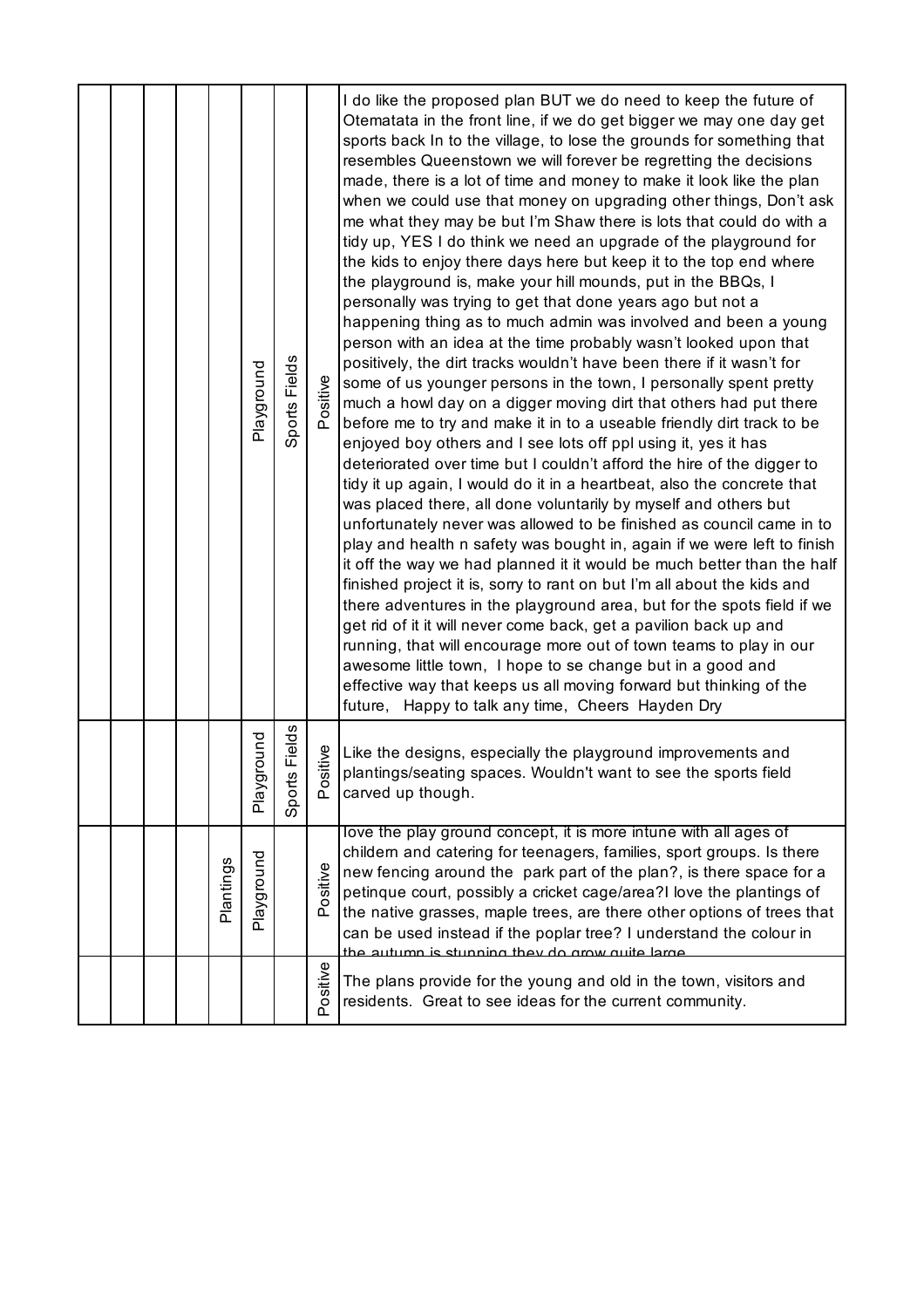|              |  |             |          |            | Sports Field | ositive      | Lots happening in our great community, one of the biggest exciting<br>projects is the funding options CLDP for Otematata projects. Lots<br>going on behind the scenes with the various groups headed by local<br>residents. The Otematata Park Concept Plan closes tonight at<br>10pm, and I need to submit my thoughts on this plan. Our Sports<br>field, Domain what ever you wish to call it has survived approximately<br>59 years. I played on it as a child, we had rugby rooms on the area,<br>always had a playground, when we fell on that equipment, we hit<br>hard ground similar to concrete ! Never did it again ! Over the years<br>when sub divisions were planned in our town you had to pay<br>considerable money to the council for green spaces, recreational<br>areas etc. Must admit never did see the areas expand but we still<br>kept what we had. The Otematata Park Concept Plan in my opinion<br>needs to be tweaked so it doesn't adjust what we already have, our<br>town is growing, Otematata is one of the few towns in the valley with<br>this amazing asset. I played on this area as a child, my children<br>played on this area, I would hope my grandchildren will do the same.<br>Otematata in my opinion is all about lifestyle, probably not relevant<br>but where else do you see, vehicles parked on footpaths, families<br>walking on the road, children riding their bikes anywhere ! Dogs<br>running off their leads preferred out of town, golf carts driving (we<br>won't say anymore on that). The sports field has been used for<br>sports, kids kicking a ball, kite flying, bikes, skate boards, I have<br>even seen horses on the field as well as very baby motorbikes<br>maybe not ideal. Otematata is wanting to grow wanting to welcome<br>more people into our beautiful town. But if this sports field is<br>changed then we may never get it back, even it could be used as a<br>subdivision, oh no. I am not against change or dare I say exciting<br>improvements but we have a Sports field that no one else has "let it<br>be", could do with a decent fence, also still hanging on after Hydro<br>days. I will be submitting my single opinion with my name recorded in<br>the feedback |
|--------------|--|-------------|----------|------------|--------------|--------------|---------------------------------------------------------------------------------------------------------------------------------------------------------------------------------------------------------------------------------------------------------------------------------------------------------------------------------------------------------------------------------------------------------------------------------------------------------------------------------------------------------------------------------------------------------------------------------------------------------------------------------------------------------------------------------------------------------------------------------------------------------------------------------------------------------------------------------------------------------------------------------------------------------------------------------------------------------------------------------------------------------------------------------------------------------------------------------------------------------------------------------------------------------------------------------------------------------------------------------------------------------------------------------------------------------------------------------------------------------------------------------------------------------------------------------------------------------------------------------------------------------------------------------------------------------------------------------------------------------------------------------------------------------------------------------------------------------------------------------------------------------------------------------------------------------------------------------------------------------------------------------------------------------------------------------------------------------------------------------------------------------------------------------------------------------------------------------------------------------------------------------------------------------------------------------------------------------------------------------------------------------|
|              |  | ing<br>Road |          | Playground |              | tive<br>Posi | Think the crossing by west road is very unsafe considering all the<br>turning traffic around that area. need to concentrate on people/rate<br>payers areas for enjoyment not so much people who may be<br>passing. would support running track around field as exercise<br>equipment and enhanced playground. big thanks to all who are<br>giving so freely of their time in making this happen                                                                                                                                                                                                                                                                                                                                                                                                                                                                                                                                                                                                                                                                                                                                                                                                                                                                                                                                                                                                                                                                                                                                                                                                                                                                                                                                                                                                                                                                                                                                                                                                                                                                                                                                                                                                                                                         |
|              |  |             | Planting |            |              | ositive<br>௳ | The tree planting of poplar trees are a concern being planted in<br>groupings, the size they become they do get very big in a the<br>reserve setting, can other options be concerned? The maples are<br>beautiful and show stunning colour through the seasons.                                                                                                                                                                                                                                                                                                                                                                                                                                                                                                                                                                                                                                                                                                                                                                                                                                                                                                                                                                                                                                                                                                                                                                                                                                                                                                                                                                                                                                                                                                                                                                                                                                                                                                                                                                                                                                                                                                                                                                                         |
| Picnic table |  |             |          |            |              | positive     | Looks very extensive and expensive to maintain all of the Mounds.<br>Would be nice to see some picnic tables rather than just benches. Rest<br>of it looks like fun                                                                                                                                                                                                                                                                                                                                                                                                                                                                                                                                                                                                                                                                                                                                                                                                                                                                                                                                                                                                                                                                                                                                                                                                                                                                                                                                                                                                                                                                                                                                                                                                                                                                                                                                                                                                                                                                                                                                                                                                                                                                                     |
| Toilets      |  | Roading     |          |            |              | positve      | The concept plans look fancy. But doesn't address if a fence to the<br>major roads is secure. Toilets are the playground end would be<br>greatly appreciated as we now have to gather all our children to take<br>one to the toilet. Where once we could use the clean and tidy ones<br>that were removed.                                                                                                                                                                                                                                                                                                                                                                                                                                                                                                                                                                                                                                                                                                                                                                                                                                                                                                                                                                                                                                                                                                                                                                                                                                                                                                                                                                                                                                                                                                                                                                                                                                                                                                                                                                                                                                                                                                                                              |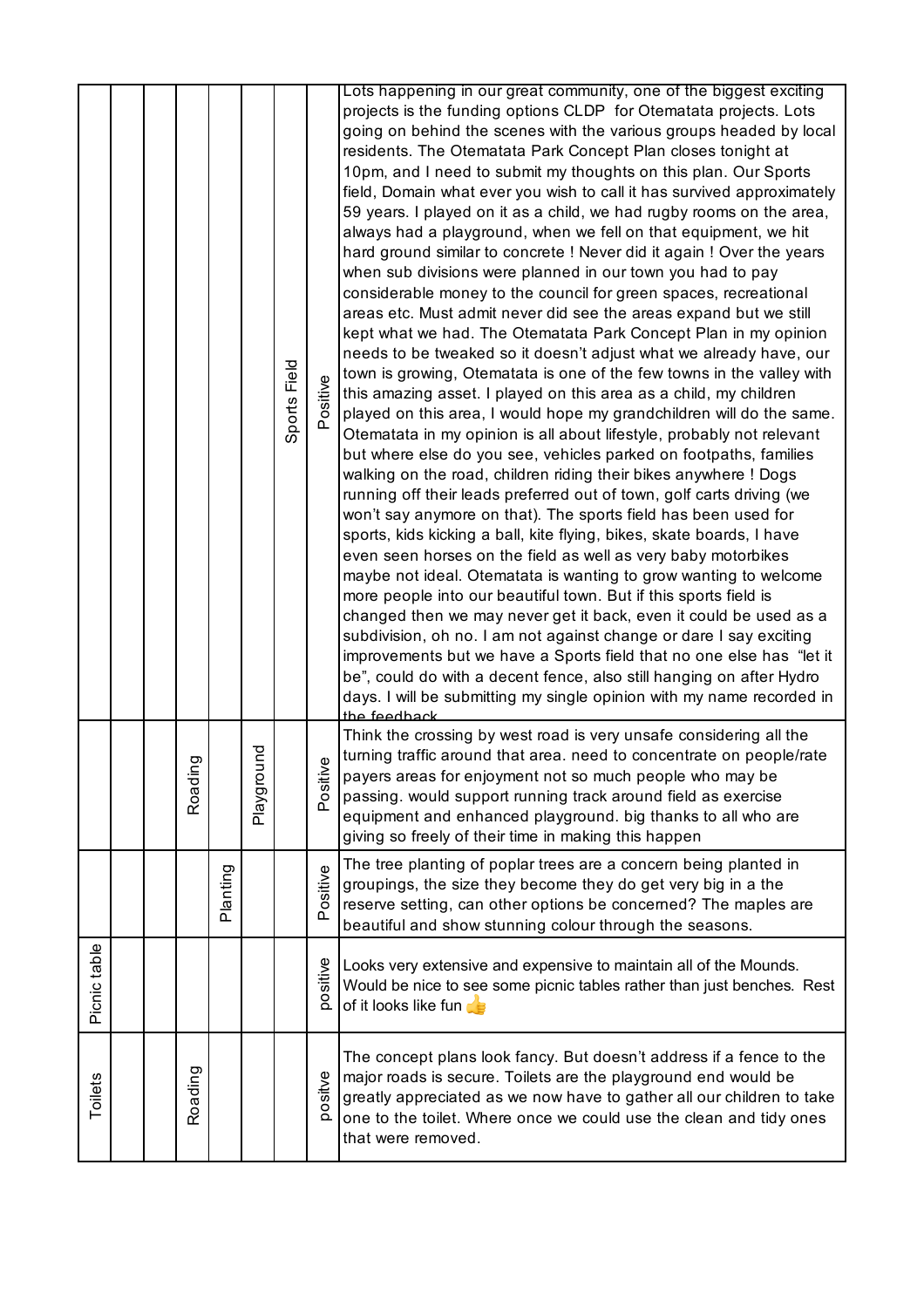|             |         | Roading |          |               |                     | People wont use the road crossing made if it is not convenient                                                                                                                                                                                                                                                                                                                                                                                                                                                                                                                                                                                                                                                                                                                                                                                                                                          |
|-------------|---------|---------|----------|---------------|---------------------|---------------------------------------------------------------------------------------------------------------------------------------------------------------------------------------------------------------------------------------------------------------------------------------------------------------------------------------------------------------------------------------------------------------------------------------------------------------------------------------------------------------------------------------------------------------------------------------------------------------------------------------------------------------------------------------------------------------------------------------------------------------------------------------------------------------------------------------------------------------------------------------------------------|
| Mini golf   |         |         |          |               |                     | It is a large tourist town, why not add something like mini golf??                                                                                                                                                                                                                                                                                                                                                                                                                                                                                                                                                                                                                                                                                                                                                                                                                                      |
| aths<br>௳   |         |         | Planting |               |                     | Think there should be native plants not tussock/grasses in the areas<br>shown on the layouts. The area is alpine based but is not the Lindis<br>and should not be represented as so. There are plenty of amazing<br>natives and other plants that would provide just as good coverage<br>and scenery. Gravel paths are not easy fir pushchairs and<br>wheelchairs and elderly people walking whether they are compacted<br>or not. Trees I think we should be looking native not maples - I<br>understand the need for fast growth but we should still look at other<br>alternatives, the poplars will need to be well maintained as they are<br>pretty looking but not sure on long term. Love the changes to the<br>kids park and the extra exercise items (possibly this could be spread<br>around the park and make a running track) entrance way to town is<br>ok, just question the tussock again |
|             |         |         | Planting |               |                     | Too many native plantings they tend to get very scruffy after a few<br>years. Plus they are full. More trees that give autumn colour and are<br>long lived over a hundred years. Maples great!! Teenage areas what<br>is that??? Like seating areas. Entrance areas look interesting apart<br>from the tussocks, leave those for the paddock or high country.                                                                                                                                                                                                                                                                                                                                                                                                                                                                                                                                           |
|             |         |         | Planting |               |                     | Hopefully the trees do not obstruct the view from the direction of<br>Waitaki east drive                                                                                                                                                                                                                                                                                                                                                                                                                                                                                                                                                                                                                                                                                                                                                                                                                |
| Shelter     |         |         |          | ayground<br>ᇟ | Field<br>orts<br>တိ | BBQ at playground with shaded area for children and families. keep<br>sports areas                                                                                                                                                                                                                                                                                                                                                                                                                                                                                                                                                                                                                                                                                                                                                                                                                      |
|             | Vandals | Roading |          |               | Sports field        | dont take away the rugby fields as once they are gone cant get<br>them back. who is going to irrigate? teenagers going to wreck the<br>gardens etc. need to lower speed limits                                                                                                                                                                                                                                                                                                                                                                                                                                                                                                                                                                                                                                                                                                                          |
| Development |         |         |          |               |                     | It would be great to see sections become available that are n the<br>side of the lake for people who would like to be able to be part of a<br>subdivision that could even include a marina.                                                                                                                                                                                                                                                                                                                                                                                                                                                                                                                                                                                                                                                                                                             |
|             |         | Roading |          |               | Fields<br>Sports    | Please look at lowering the speed limit on the Otematata-Kurow road<br>through Otematata. Pleas retain the sports field as this is a great<br>asset for cricket and rugby fixtures and all ages to enjoy the space<br>and use for activities.                                                                                                                                                                                                                                                                                                                                                                                                                                                                                                                                                                                                                                                           |
| Mini golf   |         | Roading |          |               | ports field<br>w    | I would like to see a miniputt for the kids in the playground concept.<br>Please leave the sports field the same size. I like the underpass idea<br>to get across the road.                                                                                                                                                                                                                                                                                                                                                                                                                                                                                                                                                                                                                                                                                                                             |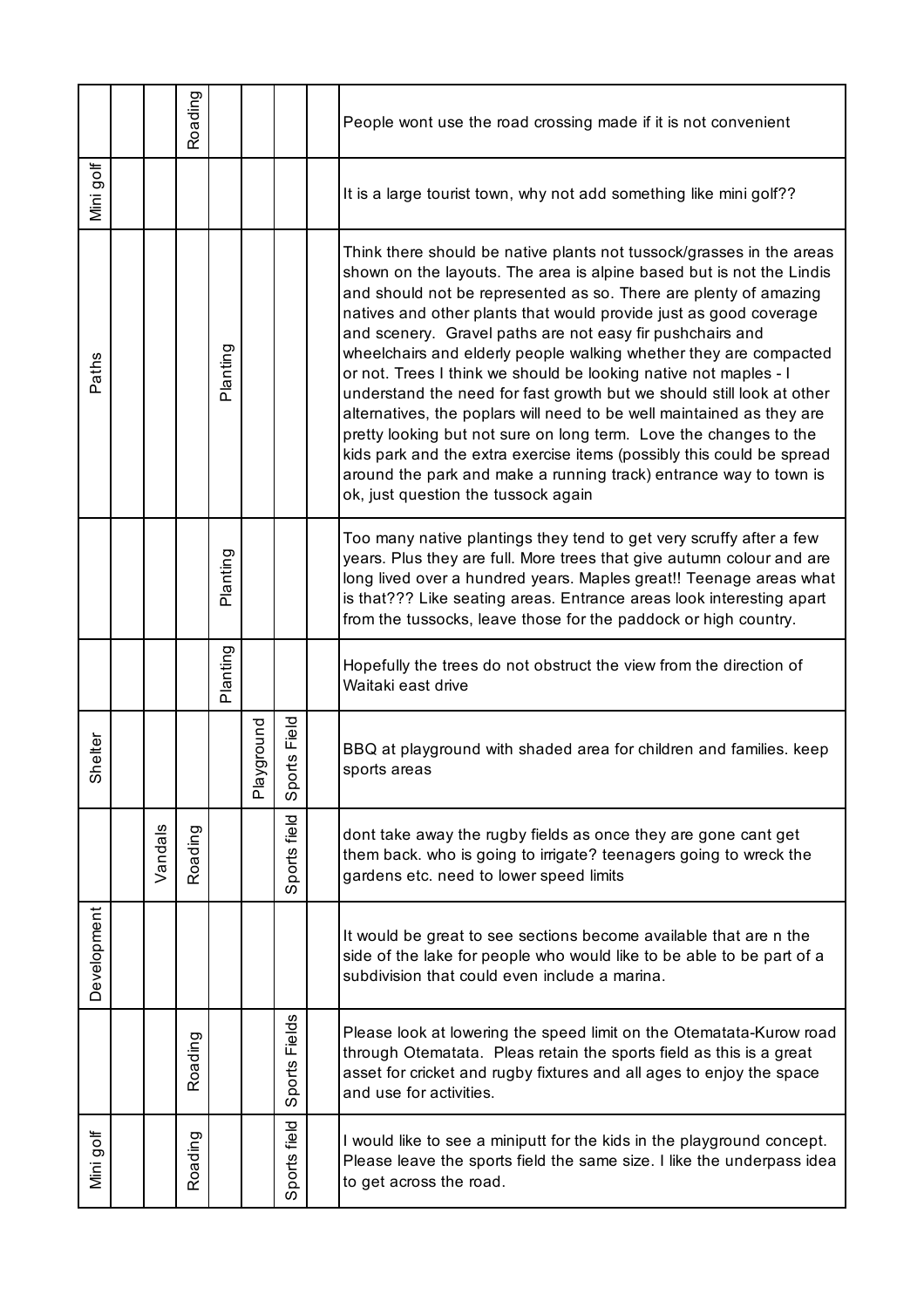|             |           | Roading |          |            |                                  | An island (like hampden) would be great down the main road                                                                                                                                                                                                                                                                                                                                                                  |
|-------------|-----------|---------|----------|------------|----------------------------------|-----------------------------------------------------------------------------------------------------------------------------------------------------------------------------------------------------------------------------------------------------------------------------------------------------------------------------------------------------------------------------------------------------------------------------|
| Shelter     |           |         |          |            |                                  | Need wind breaks shelter from the sun                                                                                                                                                                                                                                                                                                                                                                                       |
|             |           | Roading |          |            | Field<br>ports<br>$\overline{0}$ | Please leave the playing field the same size as it is now for the<br>future of the kids and community. love the underpass idea for<br>getting under the road                                                                                                                                                                                                                                                                |
| Paths       |           |         |          |            |                                  | After looking again at the concept plan i wonder if compacted gravel<br>is the way to go for the paths. I would have thought local riverstone<br>would be in keeping with the area and be much more visually<br>pleasing. While i appreciate riverstone doesnt compact the way<br>gravel does i feel it would be worth the extra effort.                                                                                    |
|             |           | Roading |          |            |                                  | Big issue is to get the speed limit dropped                                                                                                                                                                                                                                                                                                                                                                                 |
| Maintenance |           | Roading |          | Playground |                                  | As a long term batch owner, can see why improvements are<br>required. However in the current climate have grave concerns of the<br>costs and who will foot the bill. Rates are already very high for<br>services provided. My biggest concern is the proximity of the<br>playground to the main road. Kids playing (will leave cribs go there<br>by themselves as kids have always done). This road is dangerous<br>80km/h. |
|             |           | Roading | Planting |            |                                  | Think that thought need to be given to layout in front of hall and<br>shop. Current carpark and lawn area need to be swapped around.<br>Slowing traffic a major focus. Access across road also important. But<br>consideration needs to be given to safety. Like the planting in the<br>park, but bunds needs to be such that it's a safe place to be as well.                                                              |
| èr<br>Shel  |           |         |          |            |                                  | Needs shade cloth over large area to protect from the sun.                                                                                                                                                                                                                                                                                                                                                                  |
|             | Inclusive |         |          | Playground |                                  | Please ensure there is a nest swing for children with disabilities. The<br>nest enables children to appreciate swinging even if they don't sit!<br>Thank you.                                                                                                                                                                                                                                                               |
|             |           |         |          |            |                                  | Taking a very simple relaxing holiday destination and making it<br>bustling and busy. One of the greatest assets was the simplistic<br>areas where individuals and family's could be relaxed at a pace<br>away from the city life. In my humble opinion we've now made it the<br>same as what everyone wanted to get away from.                                                                                             |
|             |           | Roading |          |            | Field<br>Sports                  | Keep sports field. road crossing is a serious issue. do favour the<br>underpass                                                                                                                                                                                                                                                                                                                                             |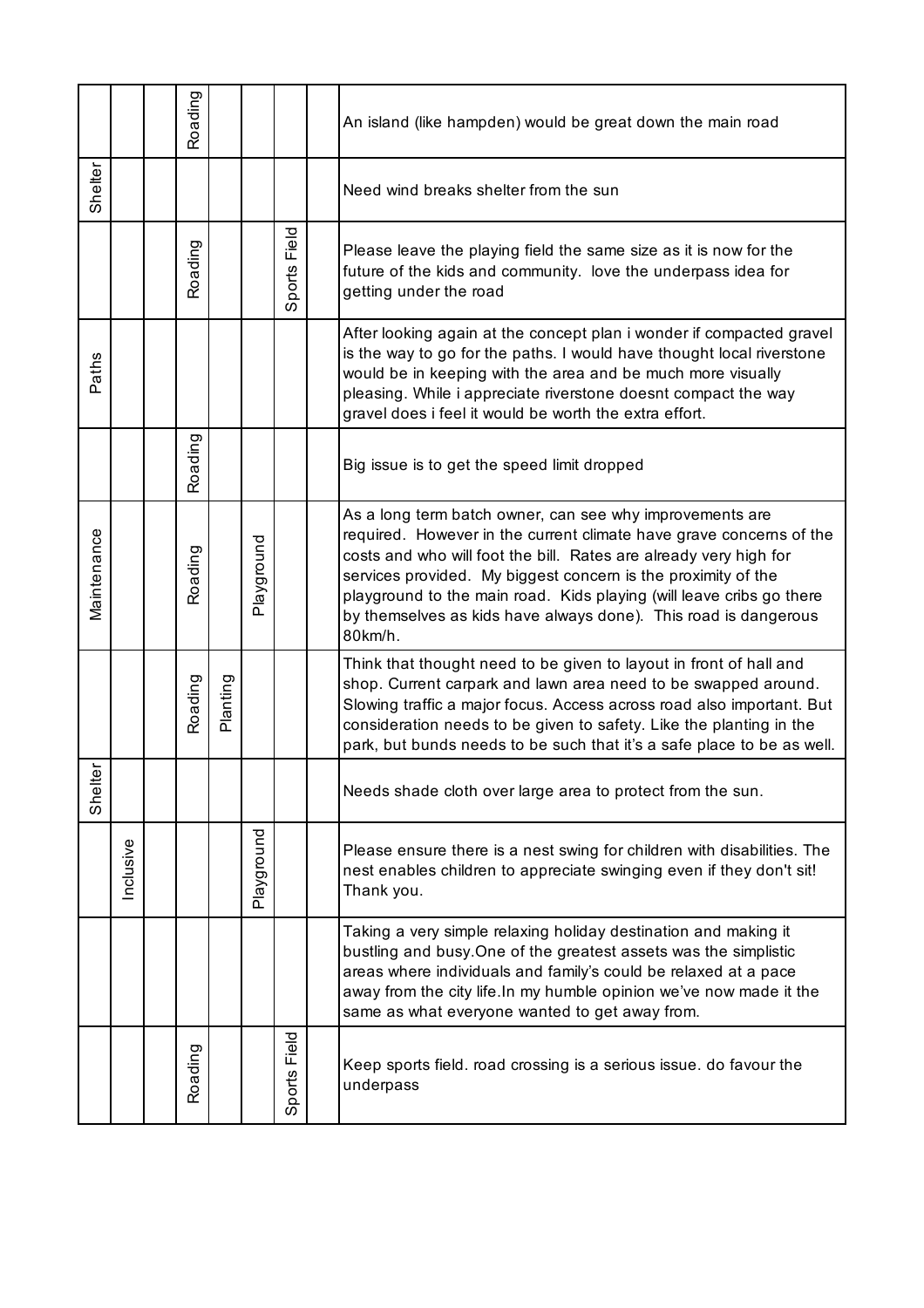| Shelter     |           |         |          | Playground | Field<br>Sports | Cat among the pigeons at the end of the meeting. Link back of hall,<br>existing playground, green across road. Reducing rugby/cricket<br>ground size limits their use development int he the future. The<br>easterly blows up the state highway when the NW doesn't blow<br>down. Existing green area much more sheltered.                                                                                                                     |
|-------------|-----------|---------|----------|------------|-----------------|------------------------------------------------------------------------------------------------------------------------------------------------------------------------------------------------------------------------------------------------------------------------------------------------------------------------------------------------------------------------------------------------------------------------------------------------|
|             |           |         |          |            | Field<br>Sports | Don't steal the park from our future kids- Grow it. Grow the playing<br>fields                                                                                                                                                                                                                                                                                                                                                                 |
|             |           |         |          |            | Field<br>Sports | Leave the sports fields - teams are a great asset to the community.<br>utilise other space.                                                                                                                                                                                                                                                                                                                                                    |
|             |           |         |          |            | Field<br>Sports | Please don't take away our rugby ground - we need this for the<br>future but also it gets used regularly by people.                                                                                                                                                                                                                                                                                                                            |
|             |           |         |          | Playground | Field<br>Sports | Playground - YES. Leave the sports field alone. NO Development of<br>the sports field.                                                                                                                                                                                                                                                                                                                                                         |
|             | Inclusive |         |          |            |                 | The compressed garvel makes it unaccessible to wheelchairs                                                                                                                                                                                                                                                                                                                                                                                     |
|             |           |         | Planting |            |                 | Need more native species                                                                                                                                                                                                                                                                                                                                                                                                                       |
| Information |           |         |          |            |                 | an information centre in main entrance to arear. with a history of the<br>town and the construction of the dams.                                                                                                                                                                                                                                                                                                                               |
|             |           |         |          |            | Field<br>Sports | Enhance the sports ground but dont lose the ability to improve the<br>future                                                                                                                                                                                                                                                                                                                                                                   |
| Maintenance |           | Vandals | Planting |            | Fitness track   | Mounds and tall trees will obskure the views. An avenue of trees on<br>way into Otematata from Kurow would be nice. The ratepayers wold<br>bare the cost of maintaining the Park. Many openings there for<br>vandles to have their kicks. The plan needs to be looked at with<br>different eyes, really not practicle. Exercise equipment a no no. If<br>people want to exercise they should pay the fee and join our very<br>well equipt gymn |
| Panels      |           |         |          |            |                 | I think timber panels instead of corten panels would be more in<br>keeping with the environment                                                                                                                                                                                                                                                                                                                                                |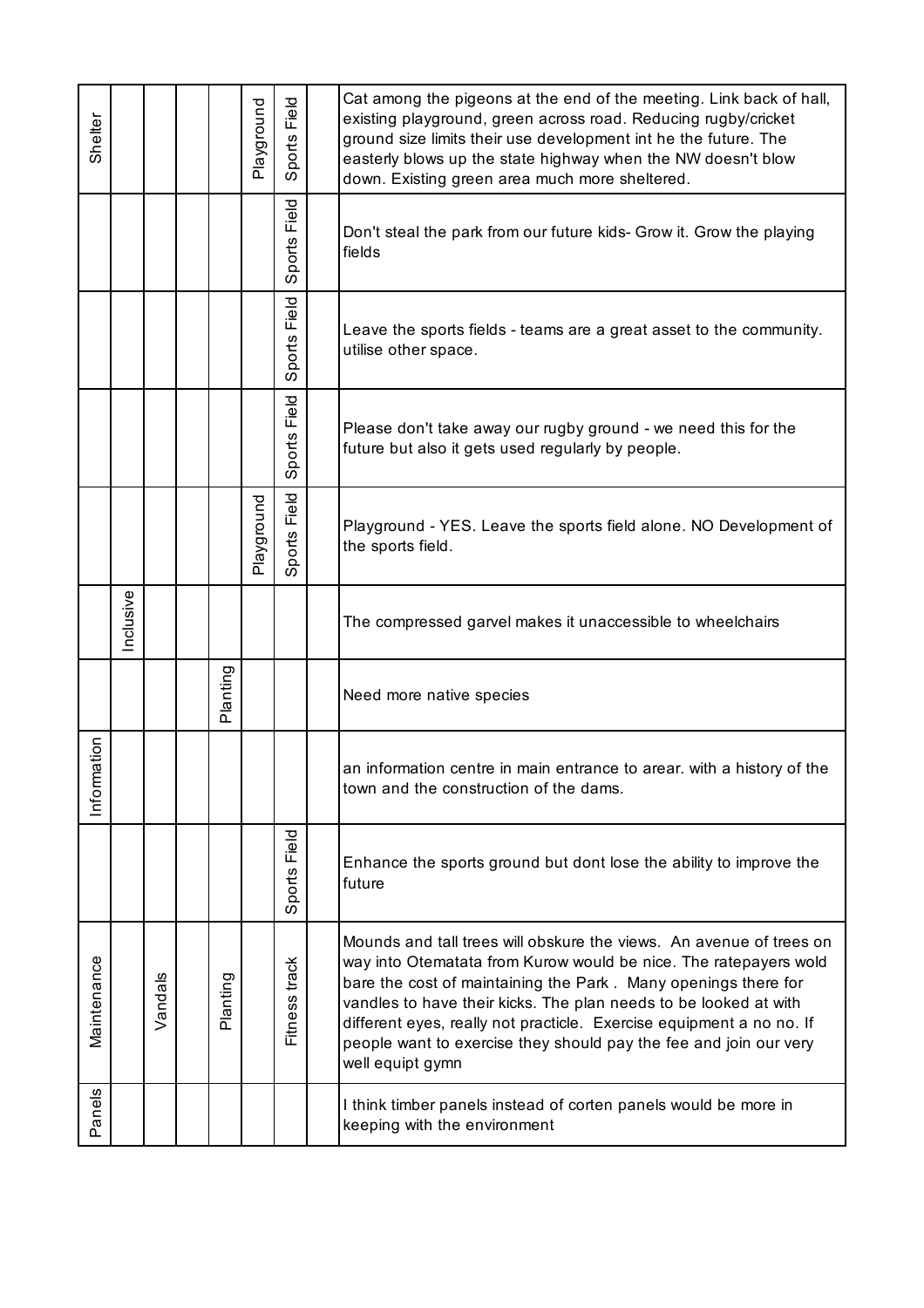|                       |           |         |          |            | Field<br>Sports | Why do you think it is Ohk to take away sports fields espicially when<br>sport in otematata is only gonna grow for example rugby cricket and<br>so on instead of spending money on shit fix what we already have<br>it's bullshit                                                                                                                                                                                                                                                                                                                                                                                                                                                                                                                                                                                                                                                                                                                                                                                                                                                                                                                                                                                                                                                                                                                                                                                                                                                                                                  |
|-----------------------|-----------|---------|----------|------------|-----------------|------------------------------------------------------------------------------------------------------------------------------------------------------------------------------------------------------------------------------------------------------------------------------------------------------------------------------------------------------------------------------------------------------------------------------------------------------------------------------------------------------------------------------------------------------------------------------------------------------------------------------------------------------------------------------------------------------------------------------------------------------------------------------------------------------------------------------------------------------------------------------------------------------------------------------------------------------------------------------------------------------------------------------------------------------------------------------------------------------------------------------------------------------------------------------------------------------------------------------------------------------------------------------------------------------------------------------------------------------------------------------------------------------------------------------------------------------------------------------------------------------------------------------------|
|                       |           |         | Planting |            |                 | Don't plant poplar trees <sup>10</sup> please use native                                                                                                                                                                                                                                                                                                                                                                                                                                                                                                                                                                                                                                                                                                                                                                                                                                                                                                                                                                                                                                                                                                                                                                                                                                                                                                                                                                                                                                                                           |
|                       |           |         | planting |            | Field<br>Sports | I'm aware some folk would like a cricket pitch, rugby field, two touch<br>rugby fields and one training field. I'm okay with this, BUT, as long as<br>the beautification plantings, bespoke seating, grassy mounds etc<br>are tweaked to ensure they continue to be included in the overall<br>park development                                                                                                                                                                                                                                                                                                                                                                                                                                                                                                                                                                                                                                                                                                                                                                                                                                                                                                                                                                                                                                                                                                                                                                                                                    |
|                       |           | Vandals | Planting |            |                 | Popular trees dangerous around recreation areas too tall for our<br>strong winds, maybe consider some types of conifers so we have<br>greenery all year. I feel paneling would provide vandles with targets<br>to damage with rocks/bottles. Fittness equipment yet another<br>potential target for vandles r                                                                                                                                                                                                                                                                                                                                                                                                                                                                                                                                                                                                                                                                                                                                                                                                                                                                                                                                                                                                                                                                                                                                                                                                                      |
| ntenance/Youth<br>Nai | Inculsive |         |          | Playground | Field<br>Sports | First of all the plan has moved away from improving the play ground<br>to adding a place for cyclist to enjoy a cuppa or lunch. As you can<br>clearly see most cyclist stop at hydro cafe then they carry on their<br>merry way. The children's play ground doesn't have much additions<br>to it at all let alone a sensory addition is the sensory for children or<br>adults? Children need equipments they xan explore and to have<br>hours of fun all year round. The bike and skate park hasnt had any<br>other addition or other recreational focused and the focus have<br>shifted. Then the sports ground has been minimized to add other<br>addition onto and I think its a big mistake. Adding sporting<br>equipments onto the field is a mistake as this will wear out quickly<br>due to the hash weather of Otematata. Who will look after this and<br>where is the funding coming from fir wear and tear? Why hasnt there<br>been a youth elected onto the panel so they can a have say in<br>designing the ground as they are the future of thus town going<br>forward? I can name a few that lives in Otematata. The sports<br>ground need room for audience to park. As far as I can see this<br>wasnt thought off. The sports ground need a change room plus<br>toilet and showers. If this design is a long term plan for growing<br>Otematata who is to say the population of Otematata wont grow as<br>well. Therefore Otematata sport's ground must stay without<br>minimizing the ground for other additions. |
| Σ                     |           |         |          |            |                 | Cant see your engagement with Iwi?                                                                                                                                                                                                                                                                                                                                                                                                                                                                                                                                                                                                                                                                                                                                                                                                                                                                                                                                                                                                                                                                                                                                                                                                                                                                                                                                                                                                                                                                                                 |
|                       | Inclusive |         | Planting |            |                 | I dint think poplars and maples are a good choice. Further thought<br>should be given to native plantings and enhancing the natural<br>ecosystem of the area. I like the idea of providing additional facilities<br>for the bike trail and flow into the town. Perhaps thoughg could be<br>given to the current demographic and what would enhance older<br>peoples access and enjoyment to these areas?                                                                                                                                                                                                                                                                                                                                                                                                                                                                                                                                                                                                                                                                                                                                                                                                                                                                                                                                                                                                                                                                                                                           |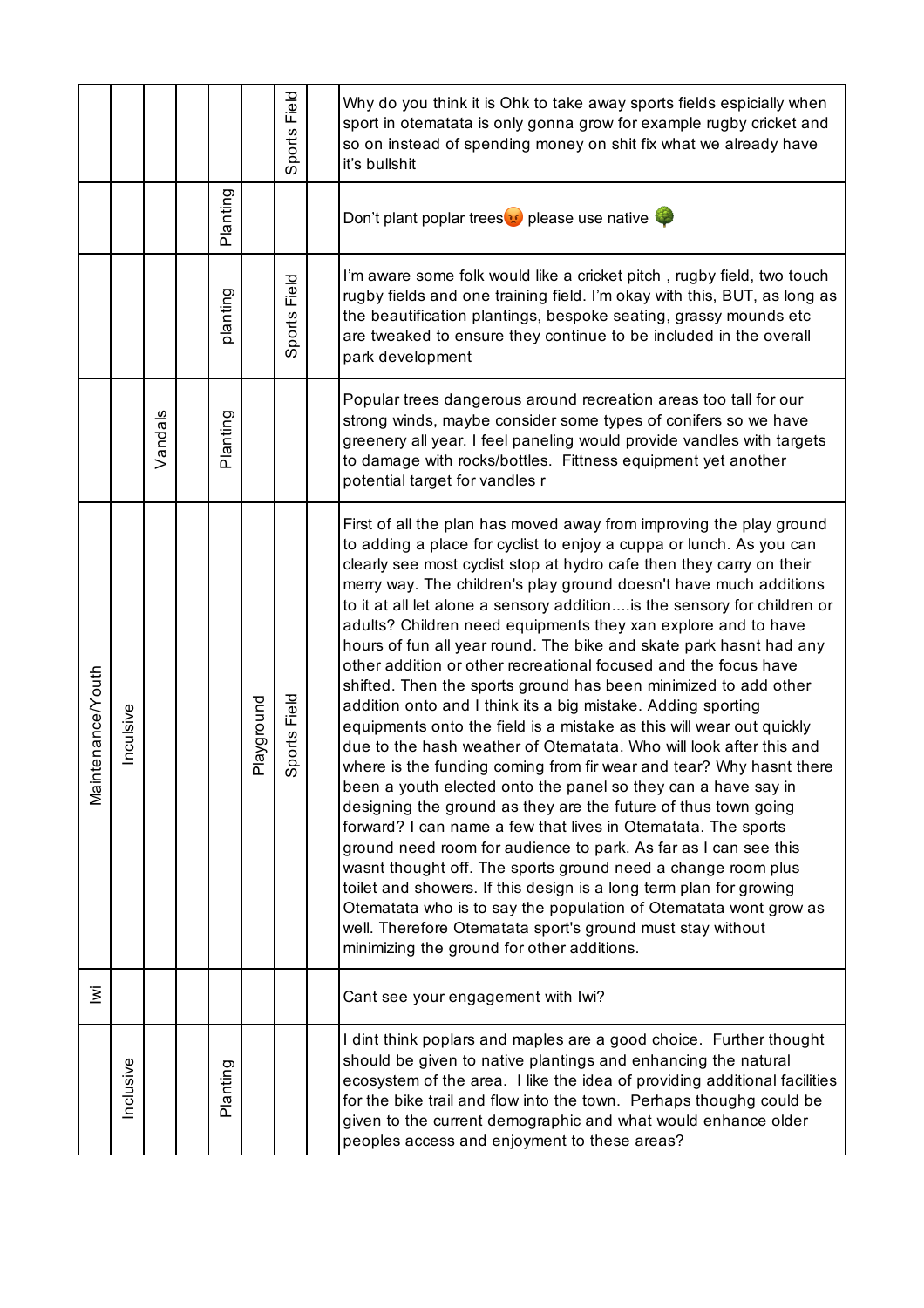|             |          |         |         |          | Playground |                 | Definitely keep the bike jumps and skating ramps                                                                                                                                                                                                                                                                                                                                                                                                                                                                                                                                                                                                                                                                                                                                                                                                                                                                                                                                                                           |
|-------------|----------|---------|---------|----------|------------|-----------------|----------------------------------------------------------------------------------------------------------------------------------------------------------------------------------------------------------------------------------------------------------------------------------------------------------------------------------------------------------------------------------------------------------------------------------------------------------------------------------------------------------------------------------------------------------------------------------------------------------------------------------------------------------------------------------------------------------------------------------------------------------------------------------------------------------------------------------------------------------------------------------------------------------------------------------------------------------------------------------------------------------------------------|
| Shelter     | nclusive | Vandals |         | Planting | Playground | Field<br>Sports | Ote gets hot hot. Shading needs considering. Walking onto the park<br>and getting views of the hills is a highlight. So mounds and planned<br>trees block that. Save money and lose the steel. It will get hit to<br>touch and will get graffitied (protected or not). Keep a set of rugby<br>posts and cricket wicket at least. I've never seen outdoor fitness<br>machines get used - really worth it? Also - no kids like those heavy<br>accessible roundabouts. Are there enough accessible houses in Ote<br>to justify the equipment? Think about a feature play item -<br>commission a large #chchswing and look to Margaret mahy for what<br>makes a good playground, Ote needs water play. Think better than<br>the playground equipment brochures. The three way water aquifers<br>like at Taupo prawn farm. More landscaping features and planting<br>and path welcomed but think more fun - power generation themed.<br>Make Ote special. This is very 'same same' small town upgrade. Find<br>some fun please. |
| EV charging |          |         | Roading |          | Playground | Field<br>Sports | 2 m for mounds of dirt to high to mow. Put fitness loop at the outer<br>edge of paddock. Electric bike and electric car stations in front of<br>the shop. Lower the speed zone. Upgrade playground with mounds<br>of dirt up there not by the corner by shop. An artificial cricket pitch be<br>good in between the fields. The concept needs tweaking sure it can<br>work with everyone's ideas. Need to leave the green area of the<br>fields as once it's gone you can never get it back.                                                                                                                                                                                                                                                                                                                                                                                                                                                                                                                               |
|             |          |         |         | Planting | Playground | Field<br>Sports | Need to keep our sports field and at the same size for football<br>, cricket and room for kids to gave a good flat out run and<br>games<br>kick the ball. No to running track, not big enough for that, plentry<br>down the wetlands to run. outside gymn not applicable, pay a fee<br>and support the local well equiped gymn at the hall. kids playground<br>looks good, definate no to popular trees, too big, spreads roots,<br>dangerous in our high winds, natives would be nice. thanks Pauline<br>Thompson.                                                                                                                                                                                                                                                                                                                                                                                                                                                                                                        |
|             |          |         |         |          |            | Field<br>Sports | I have real concern with the plan to reduce the effective recreational<br>area of the community park. I refer here to the reduction in size of<br>the area available for the playing of rugby, cricket, touch etc. Once<br>green spaces are gone we will never get them back. Otematata is<br>growing and looking forward, the park is a huge asset. If parking<br>space is a concern, has thought been given to converting the Rata<br>St park into a parking area; it is currently seldom used except by a<br>University surveying group for 5 days of the year.!                                                                                                                                                                                                                                                                                                                                                                                                                                                        |
|             |          |         |         | Planting |            | Field<br>Sports | I do not want to see the park reduced in size or the removal of trees<br>unless they re unsafe or unsightly                                                                                                                                                                                                                                                                                                                                                                                                                                                                                                                                                                                                                                                                                                                                                                                                                                                                                                                |